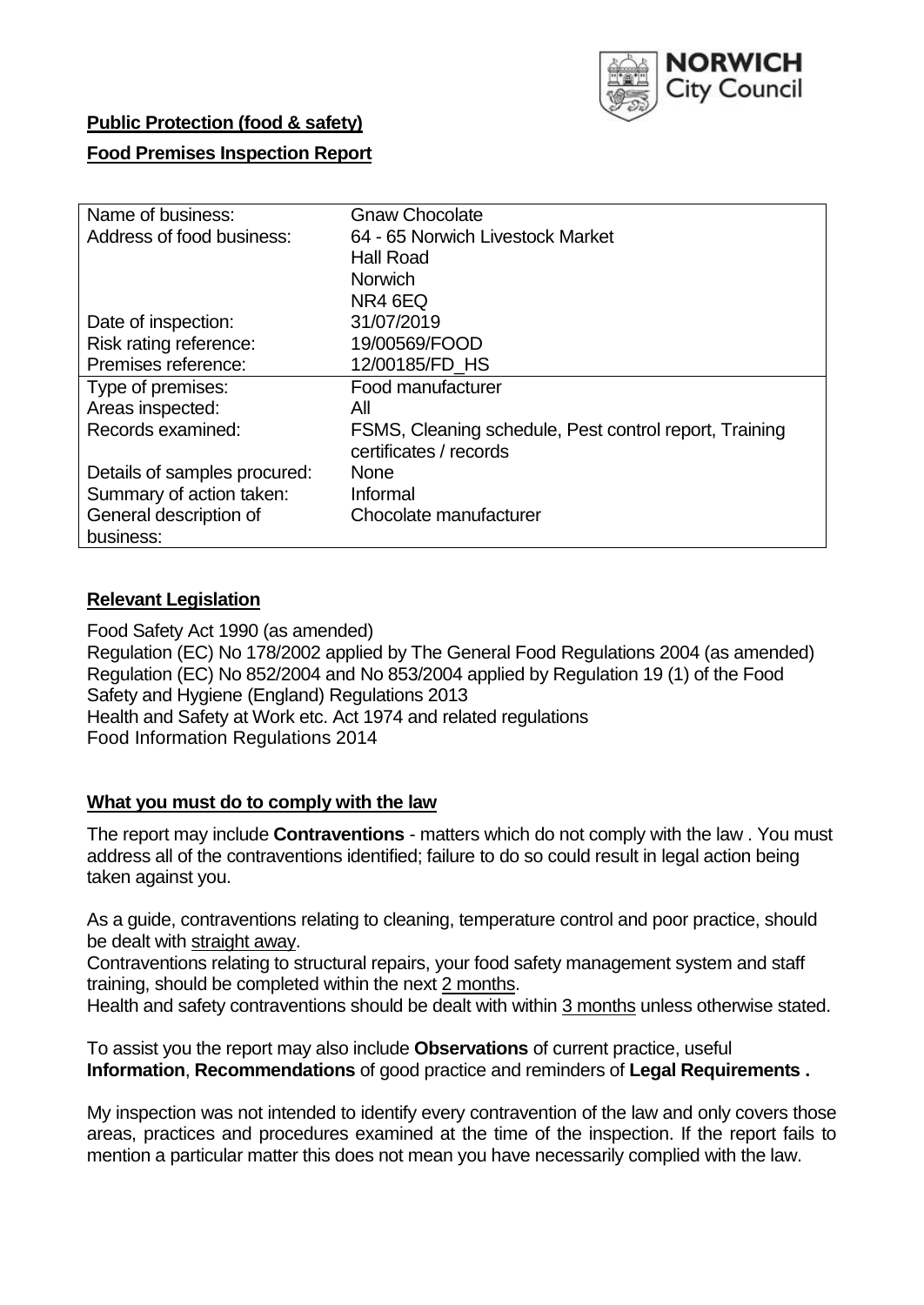# **FOOD SAFETY**

### **How we calculate your Food Hygiene Rating:**

The food safety section has been divided into the three areas which you are scored against for the hygiene rating: 1. food hygiene and safety procedures, 2. structural requirements and 3. confidence in management/control procedures. Each section begins with a summary of what was observed and the score you have been given. Details of how these scores combine to produce your overall food hygiene rating are shown in the table.

| <b>Compliance Area</b>                     |          |    |                | <b>You Score</b> |                |    |           |    |                |  |  |
|--------------------------------------------|----------|----|----------------|------------------|----------------|----|-----------|----|----------------|--|--|
| Food Hygiene and Safety                    |          |    |                | 0                | 5.             | 10 | 15        | 20 | 25             |  |  |
| <b>Structure and Cleaning</b>              |          |    | $\overline{0}$ | 5                | 10             | 15 | 20        | 25 |                |  |  |
| Confidence in management & control systems |          |    | 0              | 5                | 10             | 15 | 20        | 30 |                |  |  |
|                                            |          |    |                |                  |                |    |           |    |                |  |  |
| <b>Your Total score</b>                    | $0 - 15$ | 20 | $25 - 30$      |                  | $35 - 40$      |    | $45 - 50$ |    | > 50           |  |  |
| <b>Your Worst score</b>                    | 5        | 10 | 10             |                  | 15             |    | 20        |    | $\blacksquare$ |  |  |
|                                            |          |    |                |                  |                |    |           |    |                |  |  |
| <b>Your Rating is</b>                      | 5        | 4  | 3              |                  | $\overline{2}$ |    |           |    | $\Omega$       |  |  |

Your Food Hygiene Rating is 5 - a very good standard



# **1. Food Hygiene and Safety**

Food Hygiene standards are excellent. You demonstrated full compliance with legal requirements. You have safe food handling practices and procedures and all the necessary control measures to prevent cross-contamination are in place. **(Score 0)**

## Contamination risks

**Observation** I was pleased to see you were able to demonstrate effective controls to prevent cross-contamination.

**Recommendation** Store the chopping boards in a rack to allow air to circulate between them, alternatively only keep one board for the chopping of fruit.

#### Hand-washing

**Observation** I was pleased to see hand washing was well managed. The hand wash basins were provided with knee operated taps, thermo-statically controlled water, liquid soap and disposable paper towels. The hand basins were suitably positioned so staff can easily access them and have to use them as they enter the production areas.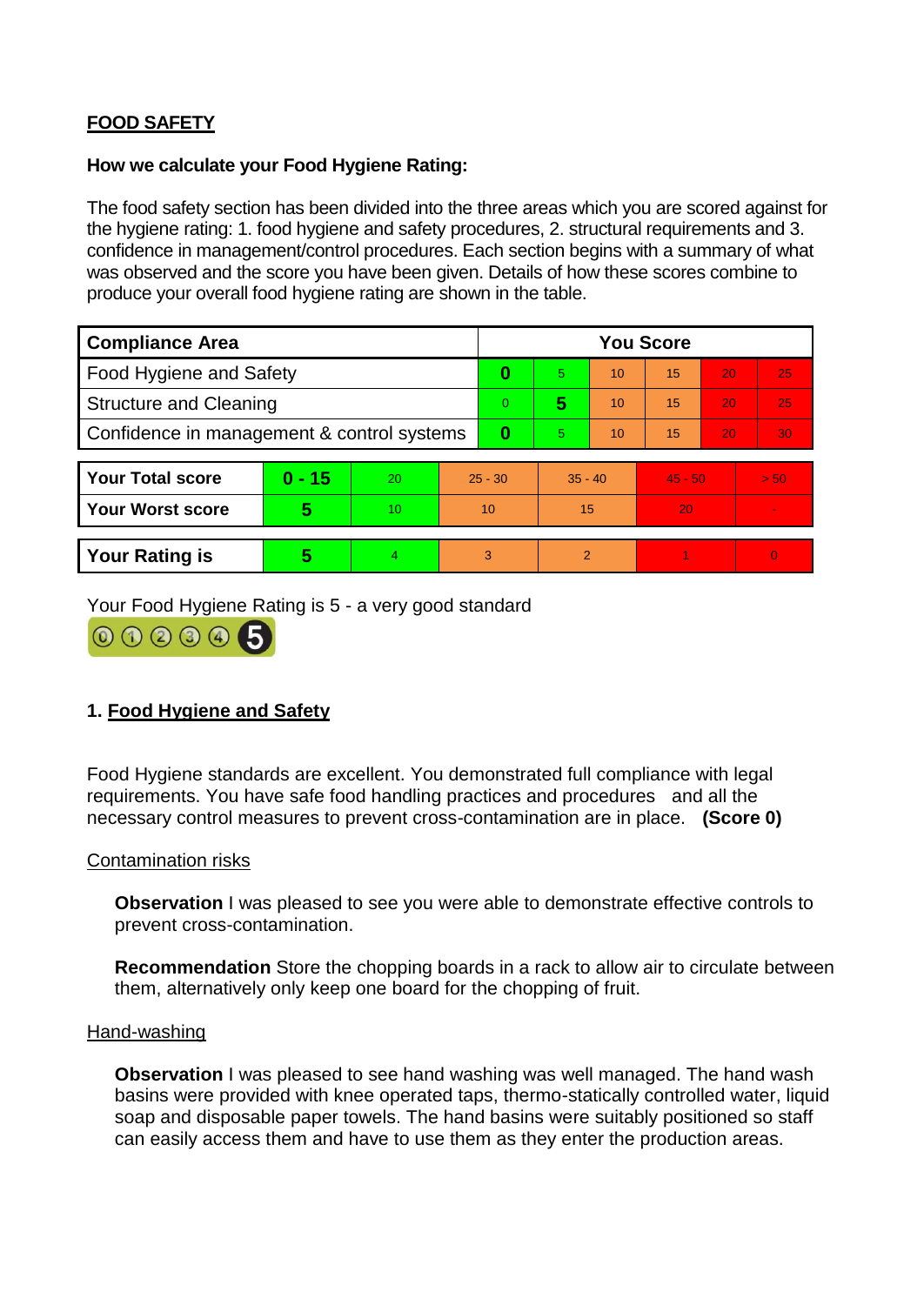# Personal Hygiene

**Observation** I was pleased to see that standards of personal hygiene were high. Staff wear clean overalls and colour coded aprons, hairnets and hats . Snoods are also available for staff with beards.

Colour coded gloves are also available for use.

# **2. Structure and Cleaning**

The structure facilities and standard of cleaning and maintenance are all of a good standard and only minor repairs and/or improvements are required. Pest control and waste disposal provisions are adequate. The minor contraventions require your attention. **(Score 5)**

## Cleaning of Structure

**Contravention** The following items could not be effectively cleaned and must be covered or made non-absorbent:

- Pillar located in the chiller area has rough surfaces which are difficult to clean
- exposed insulation to the milk chocolate machine, machine No1 cannot be easily cleaned and needs covering.

## Cleaning of Equipment and Food Contact Surfaces

**Contravention** The following items are dirty and must be cleaned:

- the exposed insulation material to the milk chocolate machine No 1
- around the nozzle to the dark chocolate machine (not currently in use)

**Observation** I was pleased to see that the old bench unit has been replaced with a stainless steel bench, shelf and hooks to store pieces of equipment

## Cleaning Chemicals / Materials / Equipment and Methods

**Observation** A high standard of cleaning was observed to all areas of the premises

#### **Maintenance**

**Observation** You are maintaining the premises in good condition There are no repairs awaited.

#### Pest Control

**Observation** You have a pest control contract in place and there is no evidence of pest activity within the premises.